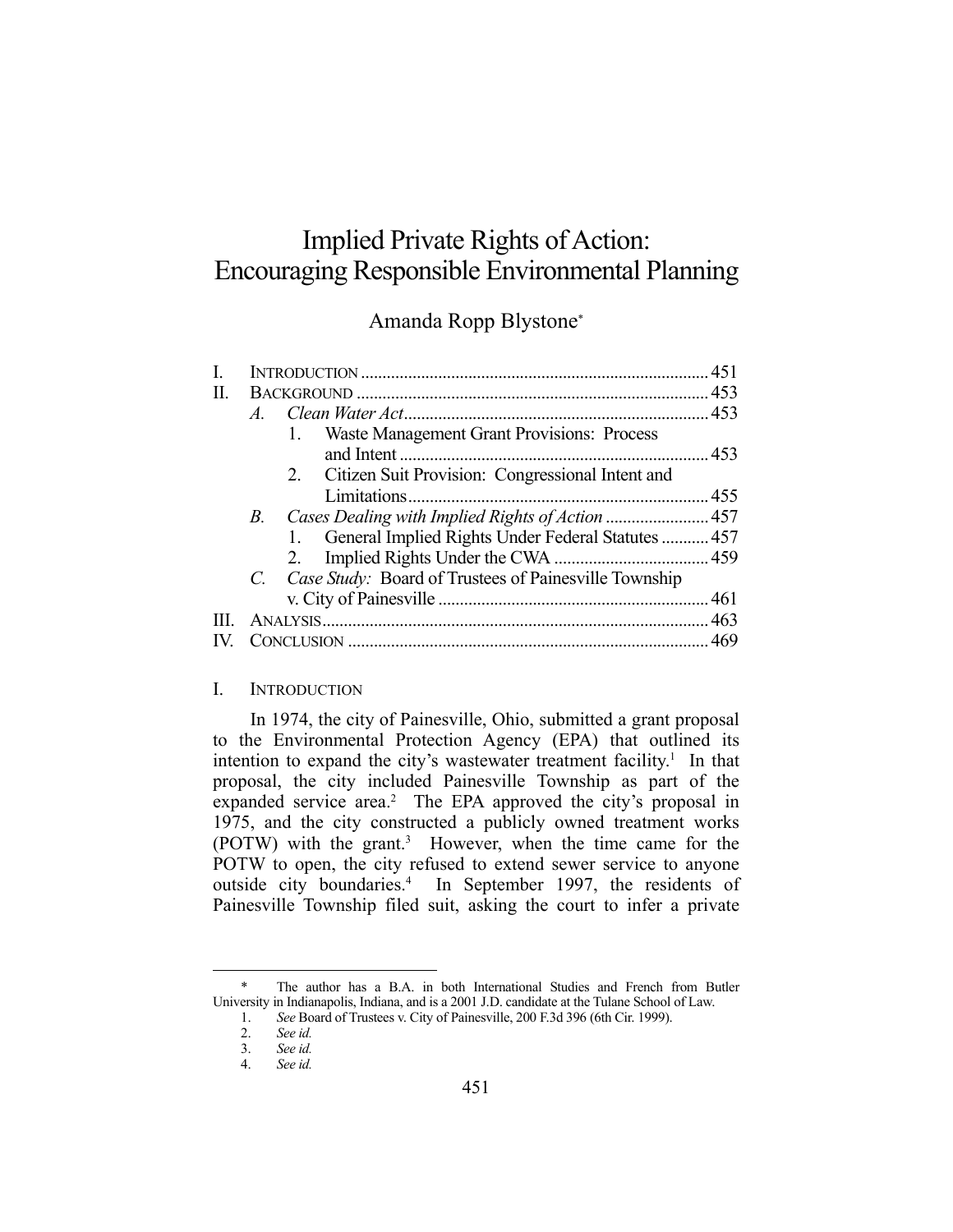right of action for injunctive relief under the Clean Water Act (CWA).<sup>5</sup> Citing the Supreme Court's decision in *Middlesex County Sewerage Authority v. National Sea Clammers Association*, 6 the Sixth Circuit denied Painesville Township's claim, holding that no private rights of action may be implied under the CWA, since the Act provides for narrow citizen suit rights in its citizen suit provision.<sup>7</sup> However, in *Sea Clammers*, as in most cases, the phrase "private right of action" refers to an action for damages. This comment will argue that the *Sea Clammers* holding should be limited to suits for private damages beyond those already provided for in the applicable statute, thus permitting courts to imply a private right of action for injunctive relief. Doing so would permit cases like *Painesville* to proceed, where plaintiffs merely seek injunctive relief. While the existence of citizen suit provisions should certainly preclude actions for additional damages, permitting injunctive suits would encourage responsible environmental planning. In short, if the law permits the city of Painesville to receive grant money based on a wide wastewater treatment service area, then later to narrow the area after having received the grant, the aims of the CWA will be circumvented, and the health of our nation's waters compromised. Permitting affected citizens to sue under the CWA for injunctive relief, on the other hand, affords them an expedient, effective, environmentally responsible remedy consistent with existing legal principles. While this comment focuses on the CWA, one may apply its legal arguments with equal force to provisions of the Clean Air Act (CAA) and the Resource Conservation and Recovery Act (RCRA), lending strength to the environmental protection weapons of three of our nation's most prominent environmental statutes.8

 <sup>5.</sup> *See* Brief for Plaintiffs-Appellants at 3-4; Board of Trustees v. City of Painesville, 200 F.3d 396 (6th Cir. 1999) (No. 98-4004) (on file with the *Tulane Environmental Law Journal*).

 <sup>6. 453</sup> U.S. 1 (1981).

 <sup>7.</sup> *See* 33 U.S.C. § 1365(a) (1997); Board of Trustees v. City of Painesville, 200 F.3d at 396 (6th Cir. 1999).

 <sup>8.</sup> The Clean Air Act provides, for example, that federal funds may be given to support "clean coal technology projects" that are intended to reduce emissions of sulfur dioxides or nitrogen oxides. Residents of areas that are the intended beneficiaries of such projects could conceivably face a *Painesville*-type problem. The statute provides in part, "For the purposes of this section, "clean coal technology" means any technology, including technologies applied at the precombustion, combustion, or post combustion stage, at a new or existing facility which will achieve significant reductions in air emissions of sulfur dioxide or oxides of nitrogen associated with the utilization of coal in the generation of electricity, process steam, or industrial products." 42 U.S.C. § 7651 (1997). RCRA includes a federal grant program for "resource recovery systems and improved solid waste disposal facilities." Residents benefiting from such grants could similarly be positively affected by permitting implied rights under the statute. The statute provides in part: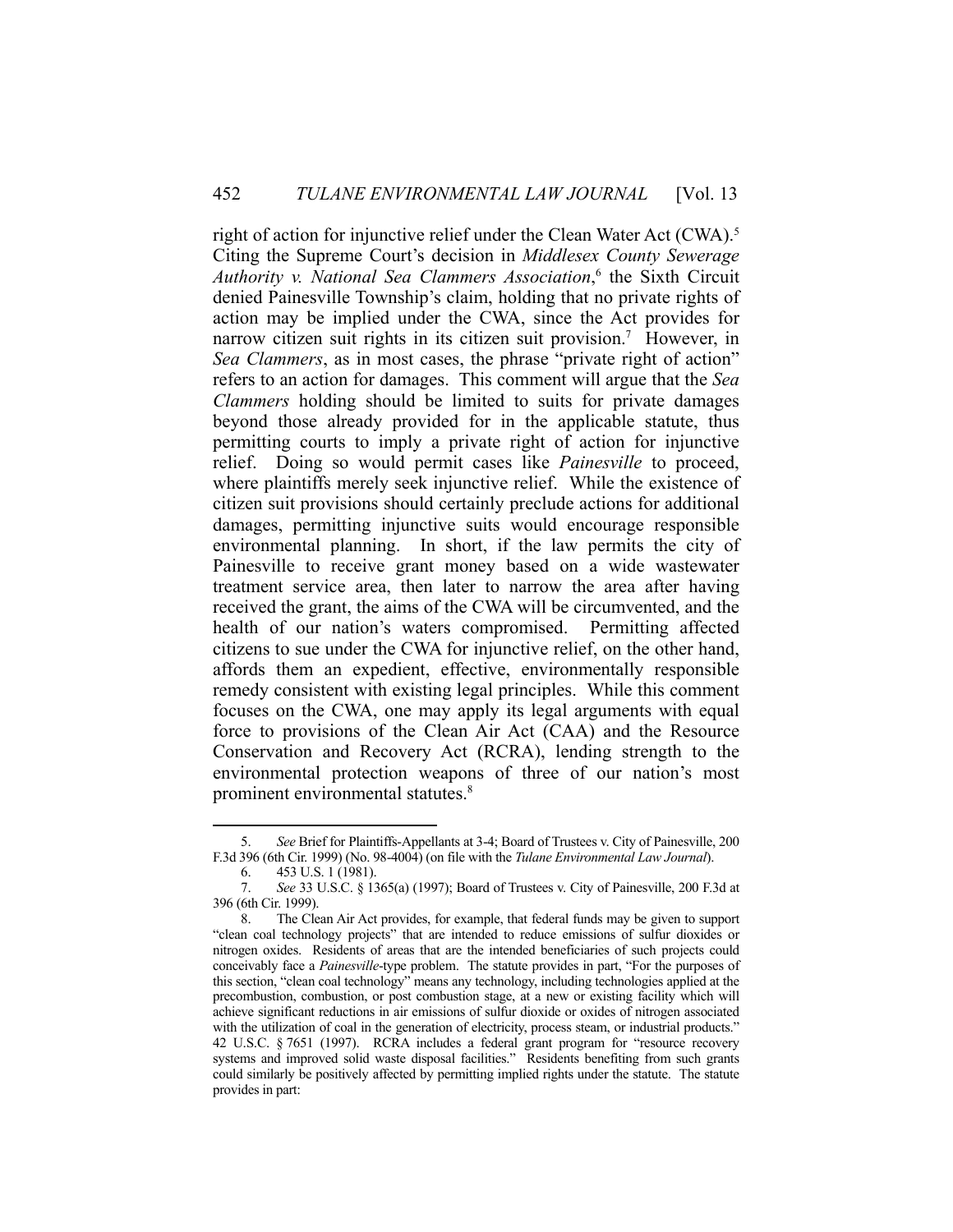#### *A. Clean Water Act*

 Since its inception, the Clean Water Act (CWA) has made the cleanliness of our nation's waters a national goal.<sup>9</sup> As it stands today, the CWA incorporates effluent limits, water quality standards, pollutant discharge permits, and grant programs into a comprehensive package meant to protect and improve the quality of navigable waters in the United States.10 The Environmental Protection Agency (EPA) is statutorily charged with enforcing this far-reaching environmental statute.<sup>11</sup>

### 1. Waste Management Grant Provisions: Process and Intent

 Subchapter II of the CWA provides that grants may be given by the federal government to aid in the construction of publicly owned treatment works (POTWs).12 The construction grant process consists of three steps: the creation of facilities plans (Step 1), the preparation of drawings and specifications for the POTW (Step 2), and the actual construction of the POTW (Step  $3$ ).<sup>13</sup> At Step 1, applicants are required to draw up a plan for the proposed project and submit it to the State, which in turn forwards the application to the EPA Regional Administrator.<sup>14</sup> The plan may later be modified with the approval of the EPA, but once approval has been given, the United States is

The Administrator is authorized to make grants pursuant to this section to any State, municipal, or interstate or intermunicipal agency for the demonstration of resource recovery systems or for the construction of new or improved solid waste disposal facilities .... A grant under this section for the construction of a new or improved solid waste disposal facility may be made only if (A) a State or interstate plan for solid waste disposal has been adopted which applies to the area involved, and the facility to be constructed (i) is consistent with such plan, (ii) is included in a comprehensive plan for the area involved which is satisfactory to the Administrator for the purposes of this chapter . . . .

<sup>42</sup> U.S.C. § 6977 (1997).

 <sup>9.</sup> *See* 33 U.S.C. § 1251(a) (1997) ("The objective of this chapter is to restore and maintain the chemical, physical, and biological integrity of the Nation's waters.").

 <sup>10.</sup> *See generally* 33 U.S.C. §§ 1255-1256, 1311, 1113, 1342.

 <sup>11.</sup> *See id.* § 1251(d).

<sup>12.</sup> *Id.* § 1251(a)(4) (stating that "it is the national policy that Federal financial assistance be provided to construct publicly owned waste treatment works."). The Act later provides for grants for both publicly and privately owned treatment works, but this comment will focus only on the provisions dealing with the former. *See, e.g.*, *id.* §§ 1281, 1283-1284, 1288.

 <sup>13.</sup> *See* 40 C.F.R. § 35.903(a) (2000).

 <sup>14.</sup> *See id.* § 35.903(e).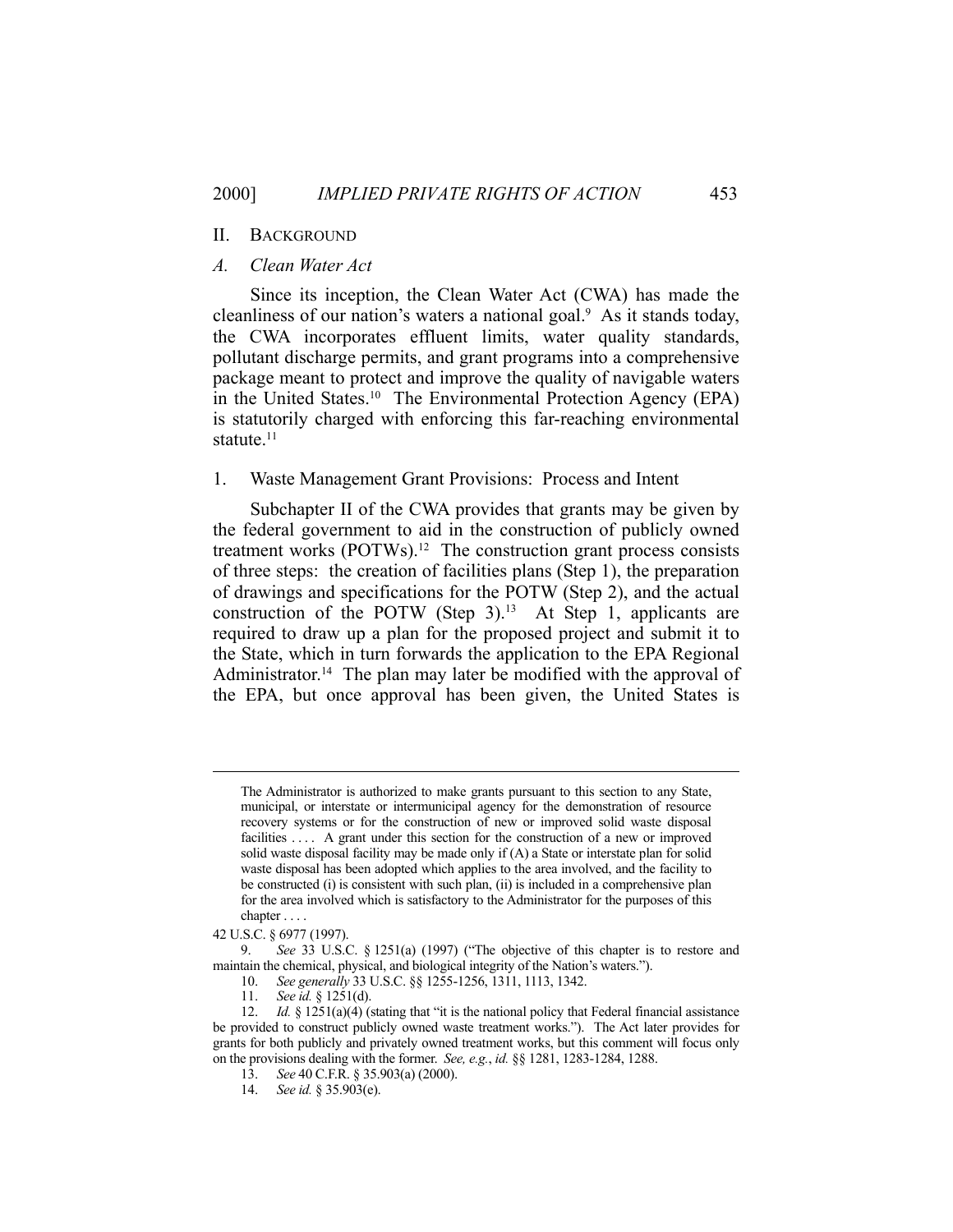contractually liable to pay the amount specified in the grant agreement.<sup>15</sup> EPA regulations further provide:

By its acceptance of the grant, the grantee agrees to complete the treatment works in accordance with the facilities plan, plans and specifications, and related grant documents approved by the Regional Administrator, and to maintain and operate the treatment works to meet the enforceable requirements of the Act for the design life of the treatment works.16

 Throughout the grant process, the EPA focuses on Step 1, or the facilities planning stage.<sup>17</sup> The purpose of facilities planning is to ensure that the proposed POTW will be both "cost-effective" and compliant with the effluent limitations and water quality standards set forth in Subchapter III of the CWA.<sup>18</sup> The extensive treatment given to facilities planning in the regulations establishes that it is crucial to ensuring that finished projects achieve the goals of the grant program and the CWA.19 Further, the EPA's emphasis on area and boundary determinations indicates that the agency places substantial importance upon the designation of the area to be served. This emphasis is necessary to accurately assess the cost-effectiveness and environmental compliance of a comprehensive project.<sup>20</sup>

 Determining area and boundaries is also important to the goal of promoting "areawide" waste management, as set forth in the CWA. Section 101 provides, "[I]t is the national policy that areawide waste treatment management planning processes be developed and implemented to assure adequate control of sources of pollutants in each State  $\dots$  <sup>21</sup> In Subchapter II, where the grant program is set

1

 18. *See id.* § 35.917(b) (2000); *see also* 33 U.S.C. § 1311, 1313 (1997) (referencing standards for effluent limitations and water quality in 33 U.S.C. § 1311 (1997)).

 <sup>15.</sup> *See id.* § 35.903(e)(i).

 <sup>16.</sup> *Id.* § 35.935-1(b).

 <sup>17.</sup> *See id.* § 35.917(c) ("EPA requires full compliance with the facilities planning provisions of this subpart before award of step 2 or step 3 grant assistance."); *see also id.* § 35.917(d) ("Grant assistance for step 2 or step 3 may be awarded before approval of a facilities plan for the entire geographic area to be served by the complete waste treatment system of which the proposed treatment works will be an integral part if:  $(1)$ ... the facilities planning related to the proposed step 2 or step 3 project has been substantially completed; and that the step 2 or step 3 project for which grant assistance is made will not be significantly affected by the completion of the facilities plan . . . .").

 <sup>19.</sup> *See, e.g.*, 40 C.F.R. §§ 35.917-35 - .917-9 (2000).

 <sup>20.</sup> *See id.* § 35.917-2(a) ("To assure that facilities planning will include the appropriate geographic areas, the State shall: (1) Delineate, as a preliminary basis for planning, the boundaries of the planning areas. In the determination of each area, appropriate attention should be given to including the entire area where cost savings, other management advantages, or environmental gains may result from interconnection of individual waste treatment systems or collective management of such systems . . . ."). This detailed analysis, based on the geographical area to be served, illustrates the importance of accurate representation of plan boundaries.

 <sup>21. 33</sup> U.S.C. § 1251(a)(5) (1997).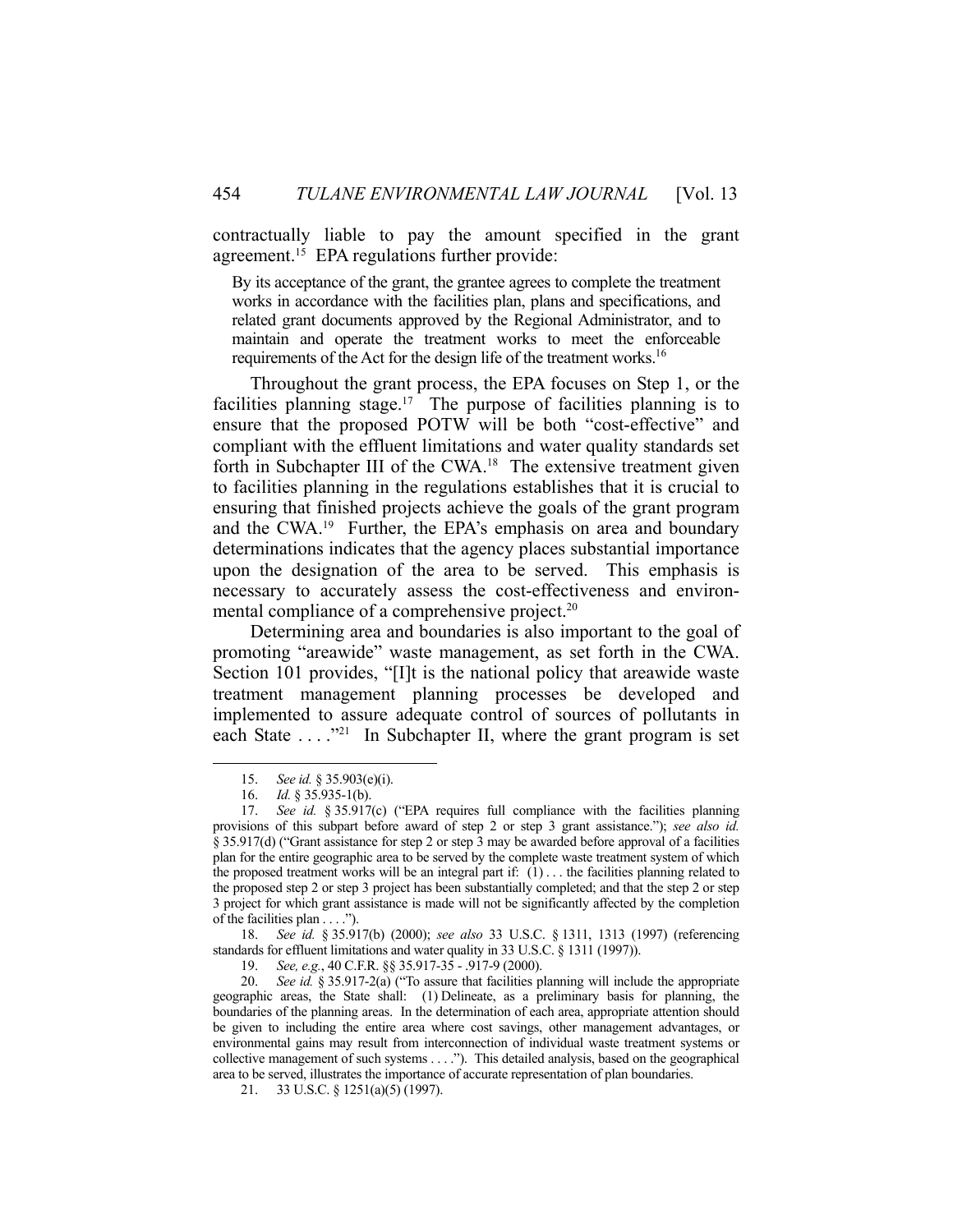out in detail, the CWA states, "[t]o the extent practicable, waste treatment management shall be on an areawide basis and provide control or treatment of all point and nonpoint sources of pollution."22

 In order to ensure that grantees have complied with the detailed provisions of the grant program, the EPA has the authority under the CWA to effectively annul the grant.<sup>23</sup> The CWA provides:

In any case in which the recipient of a grant made pursuant to this subsection does not comply with the terms of the agreement entered into . . . the Administrator is authorized to take such action as may be necessary to recover the amount of the Federal contribution to the project.<sup>24</sup>

According to the EPA, however, this is not a practical option. Grants represent multimillion dollar investments and construction of facilities takes years to complete. The recovery of monetary damages for breached agreements would require the EPA to cease a project in midconstruction and demand the return of millions of already-spent  $dollars.<sup>25</sup>$  Given the fact that violations of the grant agreement are often relatively minor, the EPA does not feel that annulling grants is an appropriate option.<sup>26</sup> In particular, while the scope of facilities plans is concededly not minor, the EPA has taken the position that when community groups disagree over facilities plans, as in Painesville, the dispute is better settled on a local level.<sup>27</sup> In fact, according to the EPA's Municipal Support Division of the Office of Wastewater Management, the scope of a facilities plan is a "highly localized issue," and there is "no active program where [EPA tries] to review grant agreements and compliance."28 Thus, although the CWA technically gives the EPA authority to annul grants, practically speaking this authority is rarely exercised.

2. Citizen Suit Provision: Congressional Intent and Limitations

 Relying on *Sierra Club v. Morton* and its interpretation of standing in public actions, the citizen suit provision of the CWA can be interpreted to have conferred the powers of "private attorneys

 <sup>22.</sup> *Id.* § 1281(c).

 <sup>23.</sup> *See id.* § 1283(f)(9).

 <sup>24.</sup> *Id.*

 <sup>25.</sup> Although hundreds of POTW grants were issued in the 1970s and 1980s, many have not been constructed because of lagging compliance issues. *See* Telephone Interview with Paul Baltay, Municipal Support Division of the Office of Wastewater Management, Environmental Protection Agency (Feb. 16, 2000) (notes on file with the *Tulane Environmental Law Journal*).

 <sup>26.</sup> *See id.*

 <sup>27.</sup> *See id.*

 <sup>28.</sup> *Id.*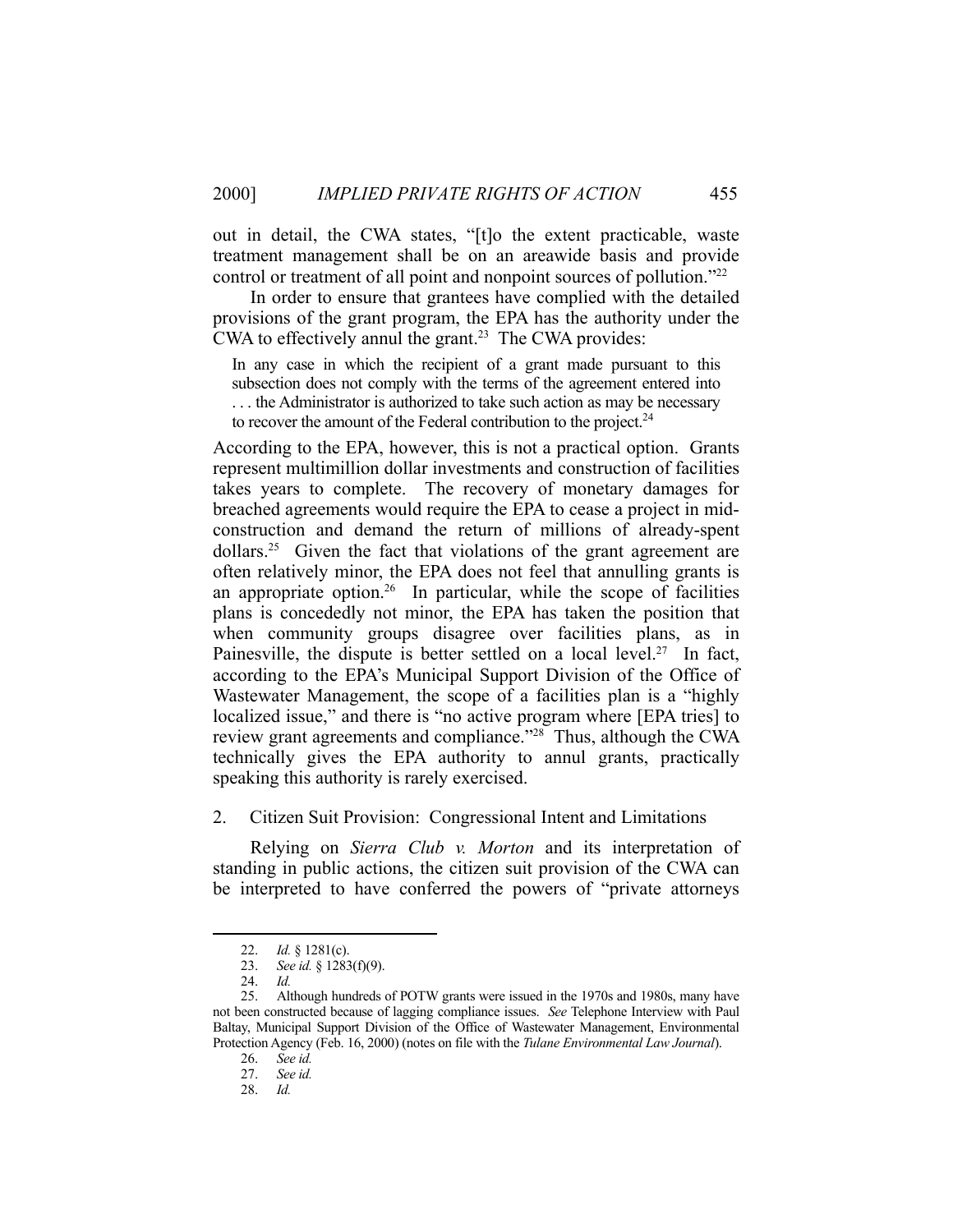general" upon citizens who suffer injuries from infringements of the CWA.29 The citizen suit provision provides in pertinent part:

Except as provided in subsection (b) of this section  $\dots$ , any citizen may commence a civil action on his own behalf—(1) against any person (including (i) the United States, and (ii) any other governmental instrumentality or agency to the extent permitted by the eleventh amendment to the Constitution) who is alleged to be in violation of (A) an effluent standard or limitation under this chapter or (B) an order issued by the Administrator or a State with respect to such a standard or limitation, or (2) against the Administrator where there is alleged a failure of the Administrator to perform any act or duty under this chapter which is not discretionary with the Administrator.<sup>30</sup>

The provision's "savings clause" states that: Nothing in this section shall restrict any right which any person (or class of persons) may have under any statute or common law to seek enforcement of any effluent standard or limitation or to seek any other relief (including relief against the Administrator or a State agency).<sup>31</sup>

 On the other hand, in order to ascertain the existence of a right to bring citizen suits when there are no express provisions, one must look to legislative intent. The evidence of legislative intent indicates that the citizen suit provision should be limited, but the focus is on Congress' intent to limit the remedy available, not the right to seek that remedy. In *Sea Clammers*, for instance, the Court noted that Senate Reports on both the CWA and the CAA demonstrate Congressional intent to limit the scope of citizen suits. $32$  Noting that the CWA's citizen suit provision was "expressly modeled on the parallel provision of the Clean Air Act," the Court cited the Senate Reports surrounding the CAA in detail.<sup>33</sup> In so doing, the Court illustrated Congressional focus on preventing individual gain by effectively limiting citizen suit remedies to injunctive relief. 34 For example, Senator Hart stated:

It has been argued . . . that conferring additional rights on the citizen may burden the courts unduly. I would argue that the citizen suit provision of S.4358 has been carefully drafted to prevent this consequence from arising. First of all, it should be noted that the bill *makes no provision for damages to the individual*. *It therefore provides no incentives to suit other than to* 

 <sup>29.</sup> *See* 33 U.S.C. § 1365(g) (1997); Sierra Club v. Morton, 405 U.S. 727, 737 (1972).

 <sup>30. 33</sup> U.S.C. § 1365(a) (1997).

 <sup>31.</sup> *Id.* § 1365(e).

 <sup>32. 453</sup> U.S. 1, 18 n.27 (1981) (citing S.REP.NO. 92-451, at 23; S.REP.NO. 92-414, at 81).

 <sup>33.</sup> *Id.*

 <sup>34.</sup> *See id.*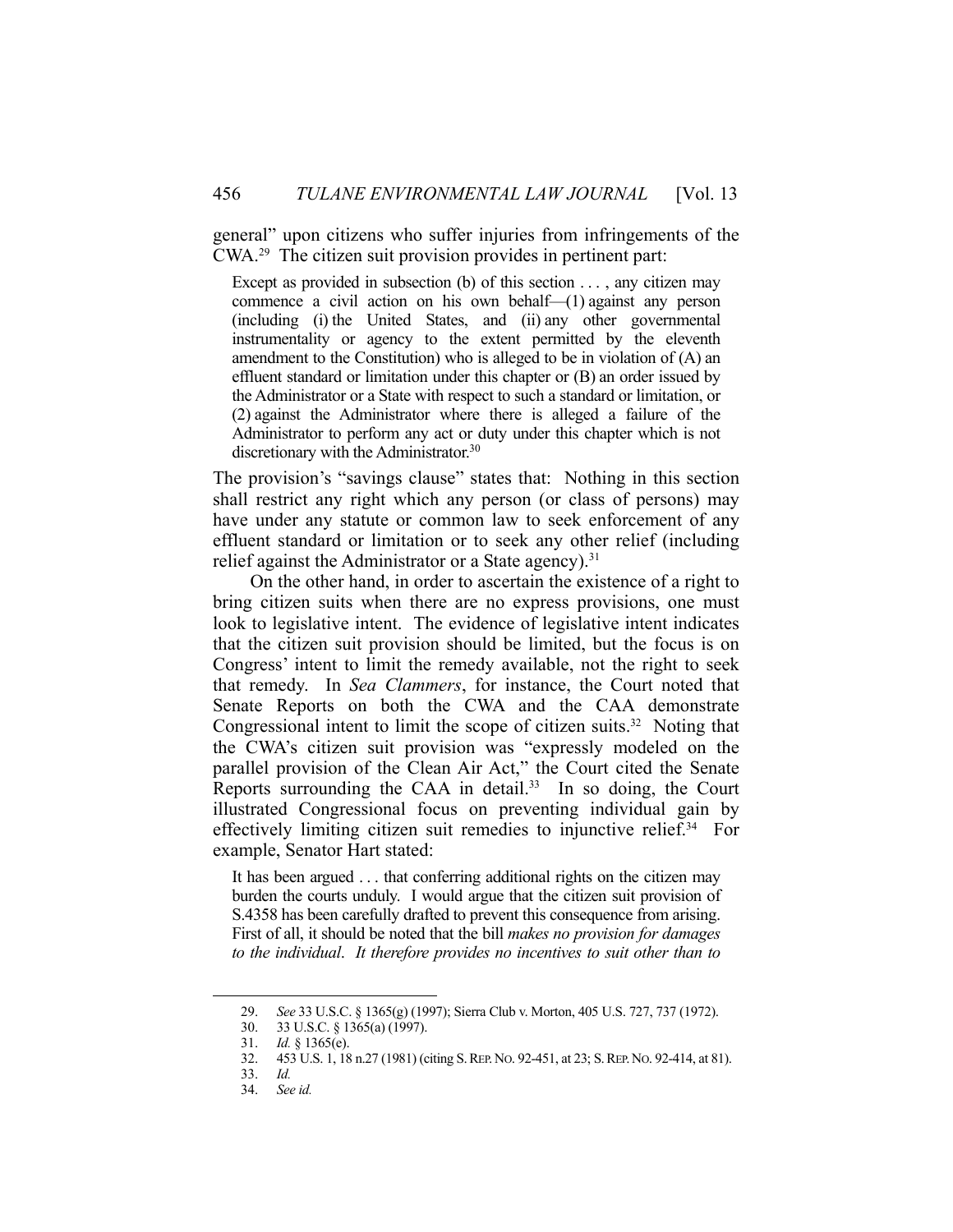*protect the health and welfare of those suing and others similarly situated*. 35

#### The Court went on to note:

[D]uring the debates on the Clean Air Act, Senator Muskie, in response to concerns expressed by other Senators, contrasted the citizen-suit provision with the terms of S.3201, a consumer protection bill that would have authorized private suits for damages: 'Senate bill 3201 provides damages and a remedy for recovery of fines and restitution, and other monetary damages. The pending bill is limited to seek [*sic*] abatement of violation of standards established administratively under the act, and expressly excludes damage actions.'36

 Thus, one may safely conclude that the congressional intent underlying the CWA's and CAA's citizen suit provisions allows private attorney generals to enforce the acts, provided that the remedies sought are equitable rather than for the plaintiff's monetary benefit. Ironically, the existence of an implied right pivots on the type of remedy sought.

# *B. Cases Dealing with Implied Rights of Action*

#### 1. General Implied Rights Under Federal Statutes

 Over the years, the United States Supreme Court has grown increasingly disinclined to imply private rights of action under federal statutes, absent the express grant of a right or plain language indicating congressional intent. In 1975, in an effort to balance the competing interests of establishing an implied right and adhering to congressional intent, the Court devised a four-part balancing test in *Cort v. Ash*—a benchmark implied rights case.<sup>37</sup> In *Cort*, the Court considered a stockholder's claim of an implied right to damages under a statute prohibiting corporate contributions to federal political campaigns.<sup>38</sup> The test asks:

First, is the plaintiff 'one of the class for whose especial benefit the statute was enacted,' that is, does the statute create a federal right in favor of the plaintiff? Second, is there any indication of legislative intent, explicit or implicit, either to create such a remedy or to deny one? Third, is it consistent with the underlying purposes of the legislative scheme to imply such a remedy for the plaintiff? And finally, is the cause of action one traditionally relegated to state law, in an area basically the concern of the

 <sup>35.</sup> *Id.* (quoting 116 CONG.REC. 33104 (1970)) (emphasis added).

 <sup>36.</sup> *Id.* (quoting 116 CONG.REC. 33102 (1970)).

<sup>37.</sup>  $422 \hat{U}$ .S. 66, 78 (1975).

 <sup>38.</sup> *See id.* at 66.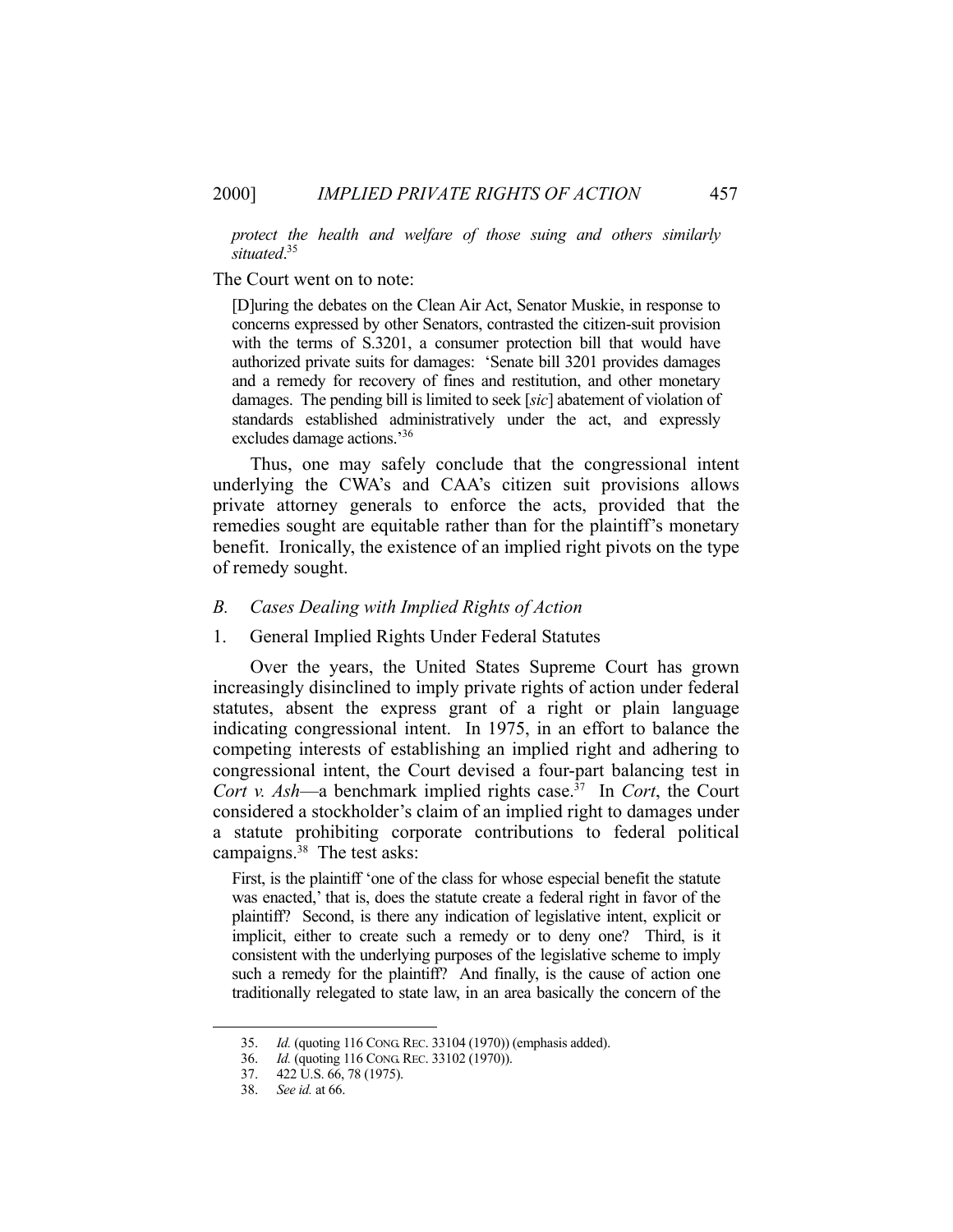States, so that it would be inappropriate to infer a cause of action based solely on federal law?<sup>39</sup>

The Court held that the right to damages was not implied under the statute, finding in particular that awarding damages "would not aid the primary congressional goal."40

 The *Cort* test has been cited extensively since its inception. Four years later, for example, in *Cannon v. University of Chicago*, the Supreme Court utilized the *Cort* factors in its analysis of a sexual discrimination claim brought under Title IX of the Education Amendments.<sup>41</sup> It recognized the difficulty in finding legislative history to support an implied right of action when the statute was silent on the issue.<sup>42</sup> Specifically, the Court noted that "the fact that a federal statute has been violated and some person harmed does not automatically give rise to a private cause of action in favor of that person."43 The Court held, however, that ample legislative history existed to support its finding of an implied right of action under Title IX, arguing that when the remedy "is necessary or at least helpful to the accomplishment of the statutory purpose, the Court is decidedly receptive to its implication under the statute."<sup>44</sup>

 In subsequent years, the Supreme Court and lower courts have retained the *Cort* test, but have moved toward an emphasis on determining affirmative legislative intent before granting implied rights. Specifically, the Court's decision in *Touche Ross & Company v. Redington* was the first such case.45 In *Touche*, the Court determined whether a Securities Exchange Act provision requiring broker/dealers to maintain certain records gave rise to an implied private right of action for damages when the broker/dealer failed to do so.46 Analyzing the issue under the *Cort* test, the Court focused almost entirely on legislative intent.<sup>47</sup> Finding an absence of support in the legislative history for a damages claim, and noting that granting such a remedy would significantly broaden the class of people to

 <sup>39.</sup> *Id.* at 78 (citations omitted).

 <sup>40.</sup> *Id.* at 84.

 <sup>41. 441</sup> U.S. 677, 694 (1979).

 <sup>42.</sup> *See id.* ("[T]he legislative history of a statute that does not expressly create or deny a private remedy will typically be equally silent or ambiguous on the question.").

 <sup>43.</sup> *Id.* at 688.

 <sup>44.</sup> *Id.* at 703.

 <sup>45. 442</sup> U.S. 560 (1979).

 <sup>46.</sup> *See id.* at 569.

 <sup>47.</sup> *See id.*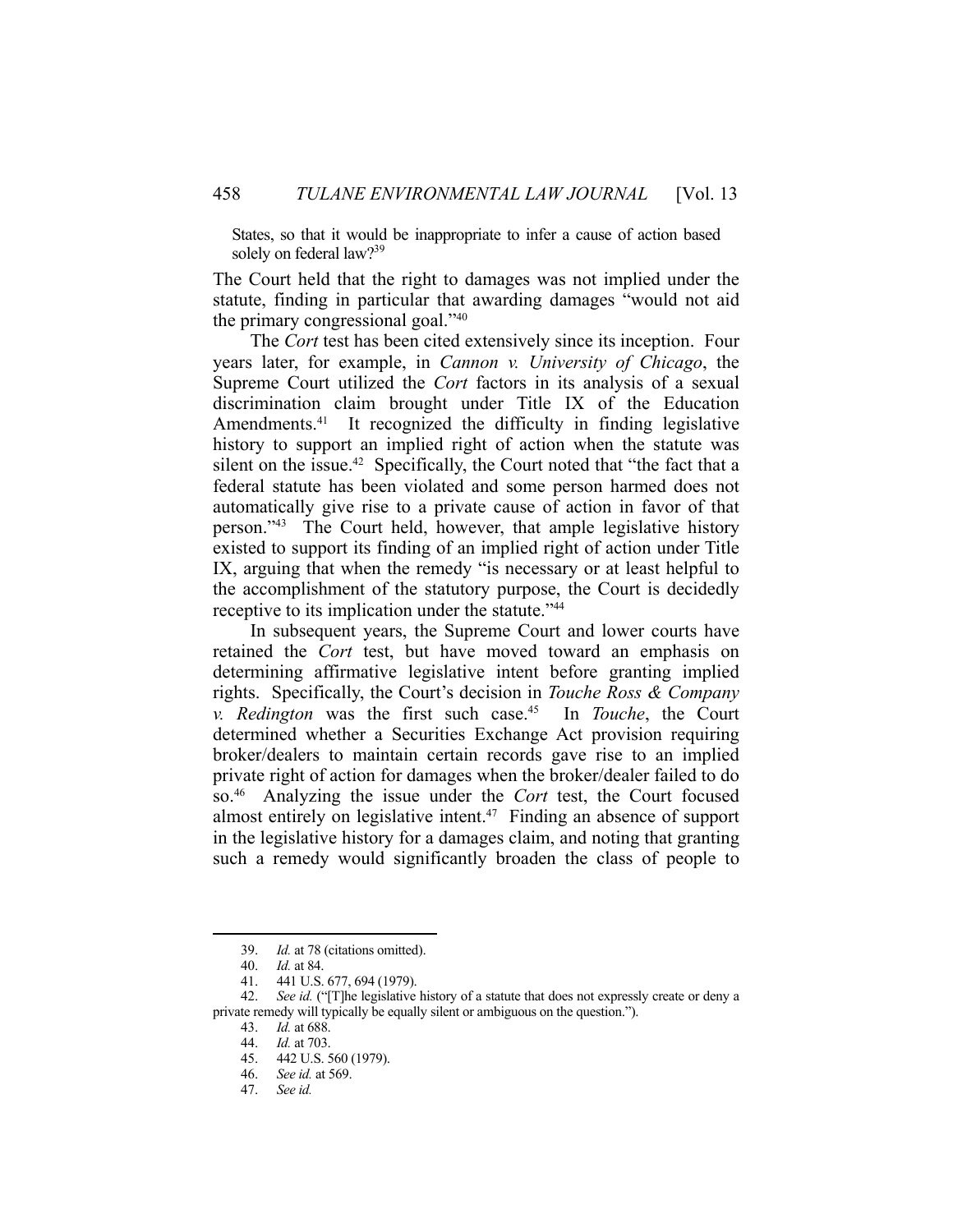whom the statute had already provided a remedy, the Court refused to recognize an implied private right of action.<sup>48</sup>

 Two years later, in *Texas Industries, Inc. v. Radcliff Materials, Inc.*, the Court considered the question of whether the federal antitrust laws grant defendants the right to sue fellow conspirators for contribution for civil damages, costs, and attorney fees.<sup>49</sup> The Court again applied the *Cort* test, focusing on the question of congressional intent. Noting that Congress had expressly provided such a right in other statutes, but had chosen not to extend the right in the statute at bar, the Court refused to imply it in the antitrust context.<sup>50</sup>

 Therefore, it appears that the present general attitude toward implying private rights of action under federal statutes is one of caution. The Supreme Court's line of decisions indicates that the four-part *Cort* test remains intact, but that the Court will focus on congressional intent to determine the existence of the right, express or implied. As discussed more fully below, in the context of the CWA, the Supreme Court has indicated that the only pertinent inquiry is if legislative intent establishes an implied right.

# 2. Implied Rights Under the CWA

*Middlesex County Sewerage Authority v. National Sea Clammers Association* contemplated the existence of an implied right of a private party to sue for monetary damages under the CWA.<sup>51</sup> In its analysis, the Court considered the claim of an association of fishermen suing for equitable relief as well as compensatory and punitive damages.<sup>52</sup> The fishermen claimed that due to the ocean dumping of "sewage, sewage 'sludge,'" and other waste by the sewage treatment board, they had suffered from the "collapse of the fishing, clamming and lobster industries which operate in the waters of the Atlantic Ocean."53 Plaintiffs filed suit under the citizen suit provision of the CWA, claiming that the savings clause permitted the Court to infer a right of action for damages.<sup>54</sup> The Court of Appeals held that the plaintiffs were entitled to relief and stated that injunctive relief and monetary damages were one of the "pre-existing remedies

 <sup>48.</sup> *See id.* at 569, 574.

 <sup>49. 451</sup> U.S. 630 (1981).

 <sup>50.</sup> *See id.* at 640 n.11 ("That Congress knows how to define a right to contribution is shown by the express actions for contribution under  $\S 11(f)$  of the Securities Act of 1933 ... and 18(b) of the Securities Exchange Act of 1934 . . . .").

 <sup>51. 453</sup> U.S. 1 (1981).

 <sup>52.</sup> *See id.*

 <sup>53.</sup> *Id.* at 4-5.

 <sup>54.</sup> *See id.* at 5, 12.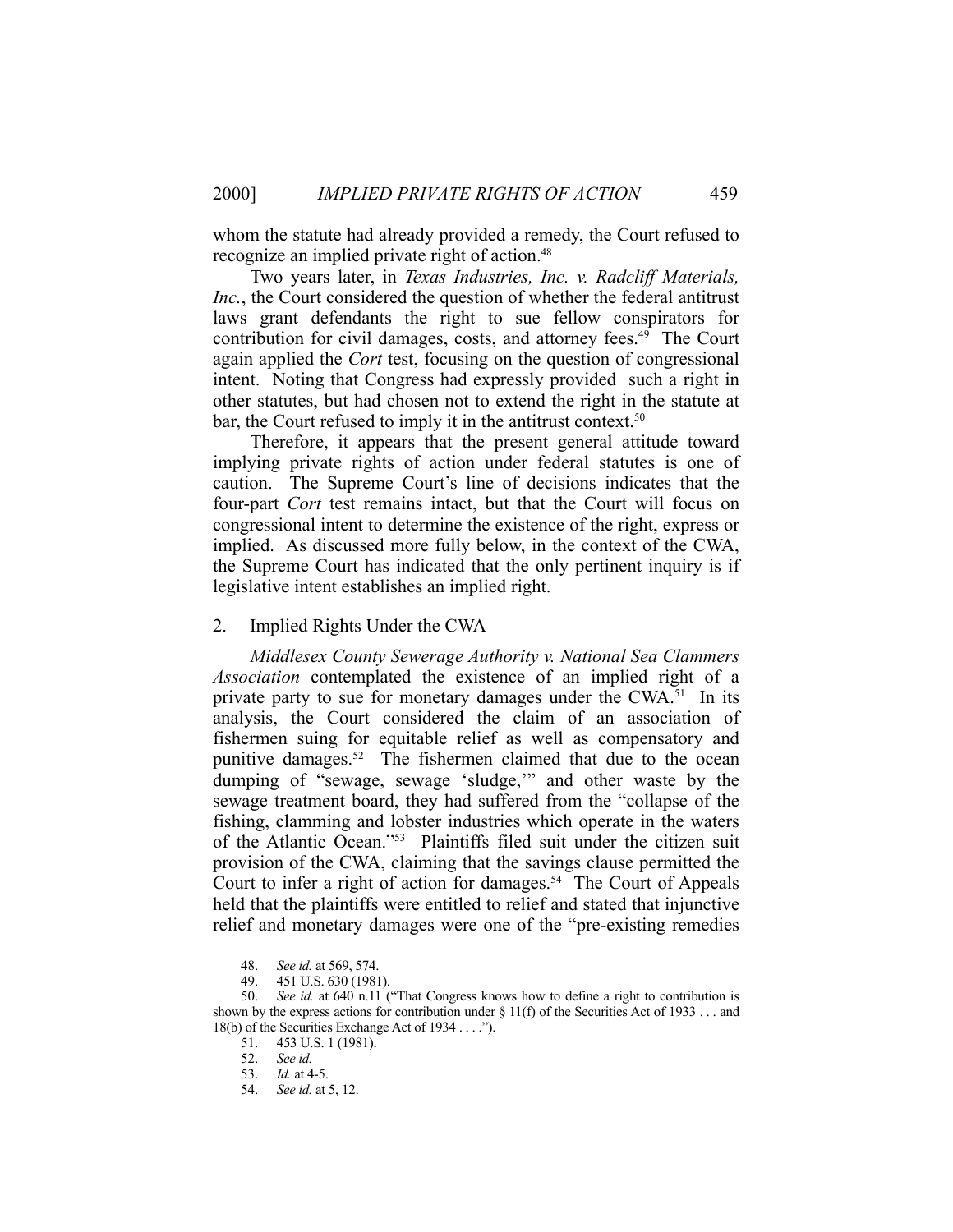preserved by the savings clause."55 The Supreme Court, however, finding that the CWA "contain[ed] unusually elaborate enforcement provisions," held that the plaintiffs did not have an implied right to private damages under the citizen suit.<sup>56</sup> The Court noted the recent frequency with which the issue of implied rights of action had arisen, but declined to apply all factors of the *Cort* test.<sup>57</sup> Instead, the Court focused directly on legislative intent. It stated, "[w]e look first, of course, to the statutory language, particularly to the provisions made therein for enforcement and relief. Then we review the legislative history and other traditional aids of statutory interpretation to determine congressional intent."58

 The Court focused on the enforcement mechanisms of the CWA, noting that both private citizens and the government have enforcement authority.<sup>59</sup> The Court emphasized the availability of various remedies, including civil and criminal penalties and injunctive relief, all of which apply to the CWA's effluent and water quality limitations.<sup>60</sup> Because the CWA explicitly gives both the EPA and private citizens narrowly-tailored enforcement authority, the Court noted, "it cannot be assumed that Congress intended to authorize by implication additional judicial remedies for private citizens."61 The Court went on to provide language that appears to bar all implied rights under the CWA by stating that "the [congressional] Report[s] and debates provide affirmative support for the view that Congress intended the limitations imposed on citizen suits to apply to all private suits under [this Act]."<sup>62</sup>

*Sea Clammers* gave rise to a number of decisions that foreclosed private rights under the CWA. As in *Sea Clammers*, the majority of these cases concern actions for private damages in the pollutantdischarge context.63 In *Walls v. Resource Corporation*, for example,

1

62. *Id.* at 17.

 <sup>55.</sup> *Id.* at 2622 n.20. The savings clause states that "nothing in this section shall restrict any right which any person (or class of persons) may have under any statute or common law to seek enforcement of any effluent standard or limitation or to seek any other relief (including relief against the Administrator or a State agency)." 33 U.S.C. § 1365(e) (1997).

 <sup>56.</sup> *Sea Clammers*, 453 U.S. at 13.

 <sup>57.</sup> *See id.* at 12, 13 n.21.

 <sup>58.</sup> *Id.* at 13.

 <sup>59.</sup> *See id.*; *see also* Sierra Club v. Morton, 405 U.S. 427, 437 (1972) (stating that the Administrative Procedure Act confers power on "private attorneys general" whose interests are or may be adversely affected).

 <sup>60.</sup> *See Sea Clammers*, 453 U.S. at 13; *see also* 33 U.S.C. § 1319 (1997) (listing various remedies).

 <sup>61.</sup> *Sea Clammers*, 453 U.S. at 13.

 <sup>63.</sup> *See, e.g.*, Ringbolt Farms Homeowners Ass'n v. Town of Hull, 714 F. Supp. 1246, 1255 (D. Mass. 1989) (homeowners bringing action for damages against town for breaching duty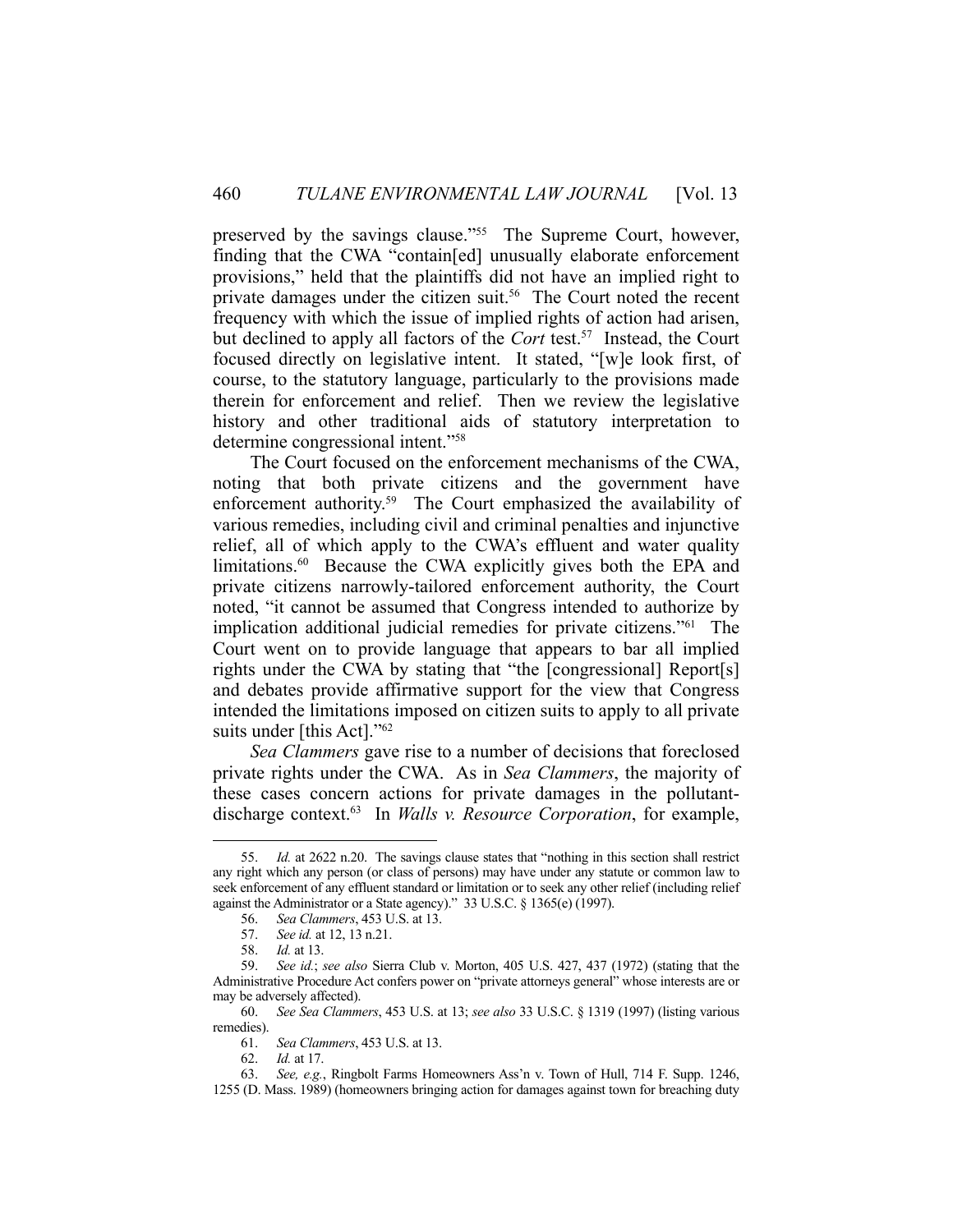the Sixth Circuit cited *Sea Clammers* in support of its finding that homeowners and residents were prohibited from recovering compensatory and punitive damages for the alleged pollution of their land by a neighboring landfill.<sup>64</sup> In *City of Evansville v. Kentucky Liquid Recycling, Inc.*, the Seventh Circuit refused to recognize the plaintiff's claim for damages resulting from the discharge of pollutants into a river.65 Using the *Cort* test, the court looked to congressional intent before refusing to permit the damage claim, noting that "[t]he enforcement scheme is adequate without an inferred private right of action."66 A pivotal factor in *Walls* and *Evansville* was the fact that the plaintiffs filed their claims for private civil damages under the CWA, claims that are clearly foreclosed by *Sea Clammers* and the legislative intent of the Act. $67$  In contrast, as will be discussed more thoroughly below, the plaintiffs in *Painesville* filed for injunctive relief.

*C. Case Study:* Board of Trustees of Painesville Township v. City of Painesville

 In the 1960s, like many cities in the United States, the City of Painesville, Ohio, began exploring options for improving its wastewater treatment facilities.<sup>68</sup> In 1975, under the CWA's requirements for facilities planning and grant agreements, the city obtained a POTW grant from the EPA to fund improvements to its existing wastewater treatment plant.<sup>69</sup> In its grant application, the city indicated that a large portion of Painesville Township would be included in the service area of the new plant.<sup>70</sup> After receiving the grant funds and completing construction of the POTW, however, the city refused to extend sewer service to the Painesville Township residents that had been included in the original facilities plan.<sup>71</sup> Although the CWA provides that grantees must advise the EPA of changes made to the facilities plan, the city of Painesville never

to enforce the CWA); Conner v. Aerovox, Inc., 730 F. 2d 835 (D. Mass. 1984) (facts nearly identical to *Sea Clammers*, private damages not allowed).

 <sup>64. 761</sup> F.2d 311, 316 (1985).

 <sup>65. 604</sup> F. 2d 1008 (7th Cir. 1978).

 <sup>66.</sup> *Id.* at 1015-16.

 <sup>67.</sup> *See Walls*, 761 F.2d at 315-16; *Evansville*, 604 F. 2d at 1016.

 <sup>68.</sup> *See* Brief of Plaintiffs-Appellants at 3, *supra* note 5.

 <sup>69.</sup> *See id.* at 4.

 <sup>70.</sup> *See id.*

 <sup>71.</sup> *See id.*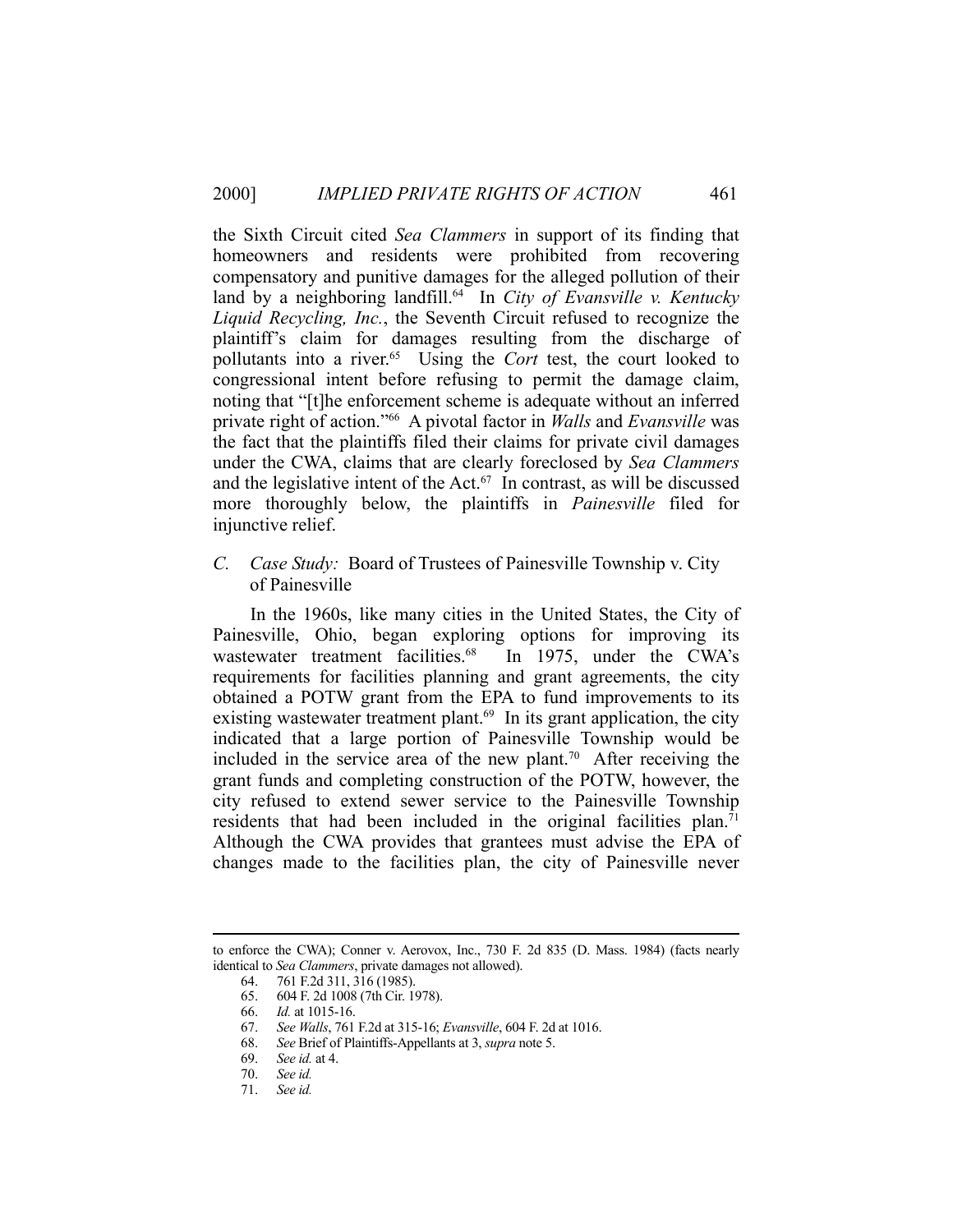apprised the agency of its intent to shrink the plant's service area.<sup>72</sup> The residents of Painesville township have requested that their sewage be treated by the city's plant, but their requests have been denied.73 In September 1997, the residents filed suit in the United States District Court for the Northern District of Ohio.<sup>74</sup> They argued that the court should infer a private right of action under the grant provisions of the CWA so that the residents might obtain an injunction requiring the city to extend sewer service to the township.<sup>75</sup> Both the trial court and the Sixth Circuit dismissed the residents' case based on *Sea Clammers*' reasoning that one cannot assume that Congress implicitly authorized additional remedies for private actions under the CWA.76

 The ramifications of the denial of city sewer service to the township are more complex than one might think. The affected area is mostly residential, consisting of upper-middle income housing developments, most of which are fairly new.<sup>77</sup> The township is an example of urban sprawl with numerous housing developments and growing business districts.78 Unfortunately, as a result of the lack of access to city sewer service, the township's residents must use private septic systems, a less environmentally sound alternative than a wastewater treatment plant.<sup>79</sup> In fact, despite the high demand for housing in the Painesville township area, further construction of housing developments will not be permitted so long as the only wastewater treatment option is the use of private septic systems.<sup>80</sup>

 Thus, the remedies available to Painesville township residents are extremely limited. Their first option has been foreclosed by the Sixth Circuit, and their attorney believes it is highly unlikely that they will appeal, based on the cost and the likelihood of success.<sup>81</sup> Another

 <sup>72.</sup> *See* 40 C.F.R. § 35.935-11 (2000) ("In addition to the notification of project changes required under § 30.900-1 of this chapter, the Regional Administrator's and (where necessary) the State agency's prior written approval is required for: (1) Project changes which may (i) Substantially alter the design and scope of the project; (ii) Alter the type of treatment to be provided; (iii) Substantially alter the location, size, capacity, or quality of any major item of equipment."); *see also* Telephone Interview with Anthony Coyne, Attorney for Plaintiffs-Appellants (February 18, 2000) (notes on file with the *Tulane Environmental Law Journal*).

 <sup>73.</sup> *See* Interview with Anthony Coyne, *supra* note 72.

 <sup>74.</sup> *See* Board of Trustees v. City of Painesville, 100 F.3d. 396 (6th Cir. 1999).

 <sup>75.</sup> *See* Brief of Plaintiffs-Appellants at 2-4, *supra* note 60.

 <sup>76.</sup> *See Painesville*, 200 F.3d at 736; Middlesex County Sewerage Auth. v. National Sea Clammers Ass'n, 453 U.S. 1, 13 (1981).

 <sup>77.</sup> *See* Interview with Anthony Coyne, *supra* note 72.

See id.

 <sup>79.</sup> *See id.*

 <sup>80.</sup> *See id.*

 <sup>81.</sup> *See id.*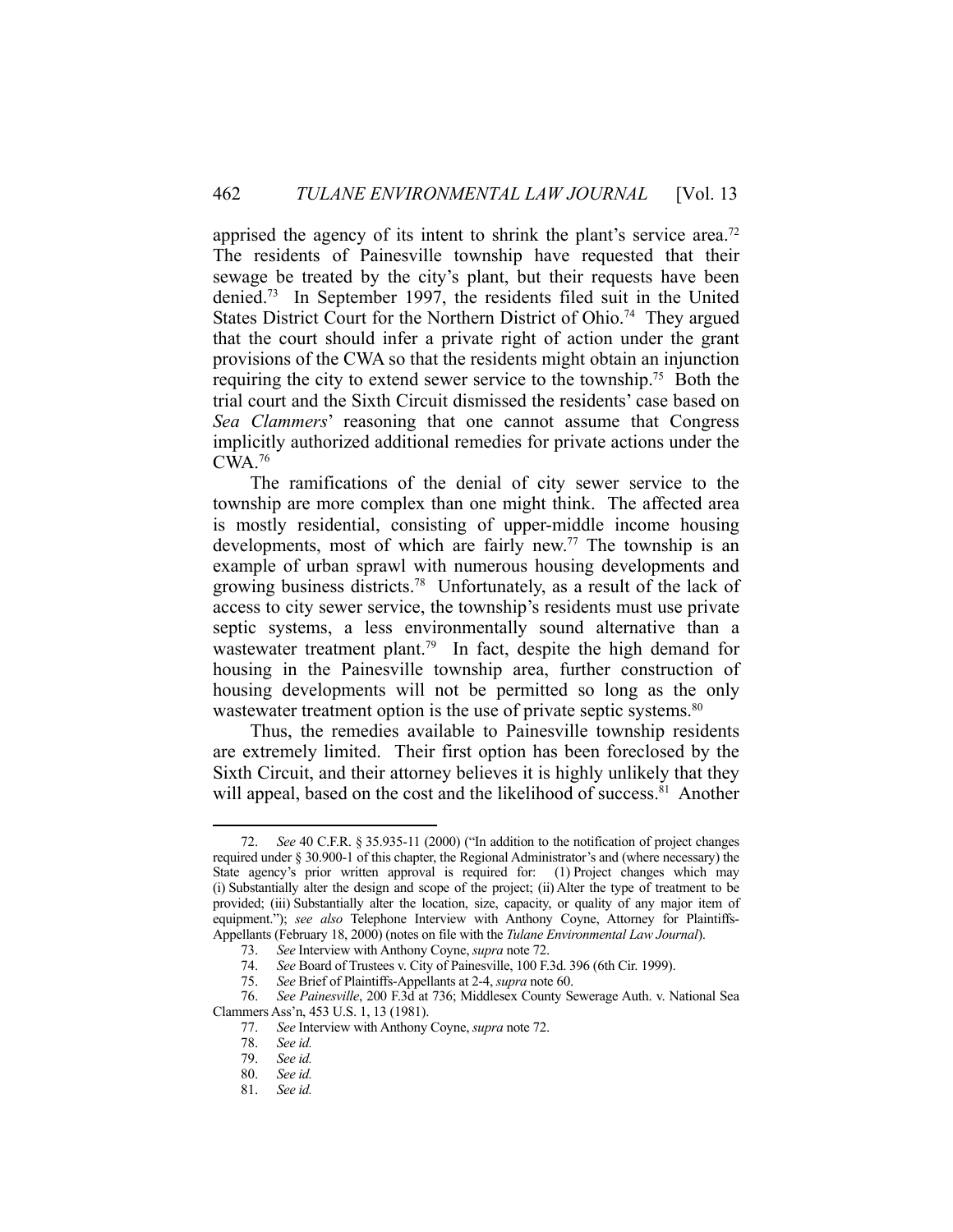option is to approach the EPA, plead their case, and hope that the EPA affords them a remedy.82 However, as discussed above, the enforcement powers of the EPA are limited and rather impractical. The amount of the Painesville grant is approximately twenty million dollars, so annulling the grant by requiring the city to repay the federal government would be highly unrealistic.<sup>83</sup> Further, as expressed by the EPA's Municipal Support Division of the Office of Wastewater Management, it is an option that the EPA is not generally amenable to pursuing.<sup>84</sup>

 Negotiating further with the city is an option, although there is no indication that the city would begin to cooperate at this point, especially because of its great incentive to hold out. As was noted earlier, Painesville township consists mainly of upper-middle income housing developments, none of which pay taxes to the city. Add to the equation the fact that the township is much more affluent than the city, and it is easy to see why the city would want to require annexation as a condition of extending sewer service to the township.85 It does not require much imagination to conclude that this sort of annexation problem is probably common in similar disputes. In fact, the EPA considers this to be one of the top two issues involved in POTW grant disputes that come to the attention of the agency. 86 Realistically, it is probably in the best interest of cities to use sewer service as leverage, considering that there is no legal obligation for them to provide service to townships under POTW grants, based on the current interpretation of *Sea Clammers* and its progeny. This is precisely why, as advocated in more detail below, the most efficient manner of dealing with *Painesville*-type disputes is to imply private rights of action for injunctive relief under these environmental grant programs.

#### III. ANALYSIS

 As part of its goal of restoring the "chemical, physical, and biological integrity of the Nation's waters,"87 the CWA sets out a detailed program for POTW construction grants.<sup>88</sup> As discussed

 <sup>82.</sup> *See id.* 

 <sup>83.</sup> *See id.*

 <sup>84.</sup> *See* Interview with Paul Baltay, *supra* note 25.

 <sup>85.</sup> *See* Interview with Anthony Coyne, *supra* note 72.

 <sup>86.</sup> Along with disputes over annexation, another issue before the EPA involves usage charges. *See* Interview with Paul Baltay, *supra* note 25.

 <sup>87. 33</sup> U.S.C. § 1251(a) (1997).

 <sup>88.</sup> *See, e.g.*, 33 U.S.C. §§ 1281, 1283-1284, 1288 (1997).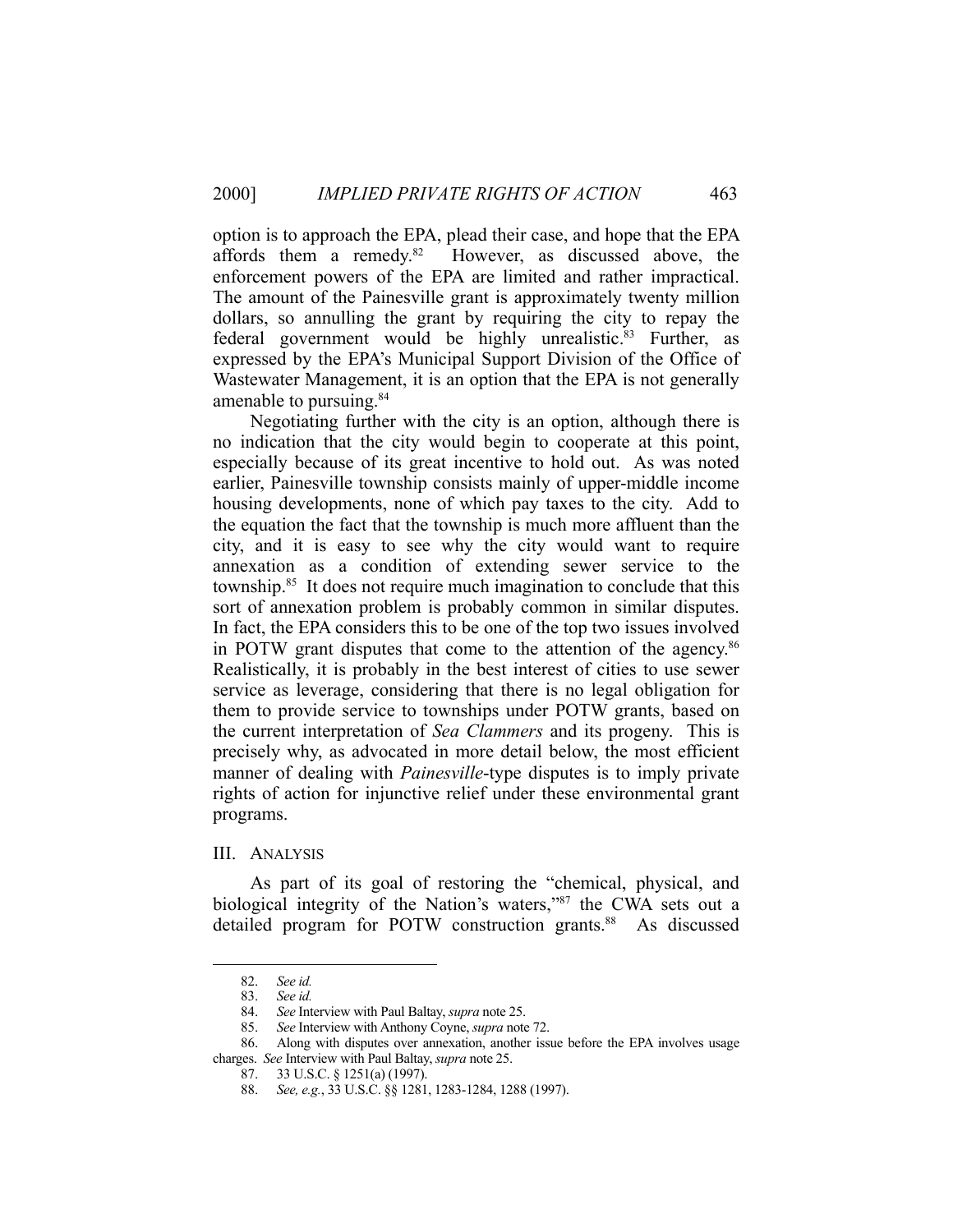above, the program's goal is the promotion of "areawide" waste treatment management practices so that "adequate control of source pollutants in each State" may be achieved.89 The direct beneficiaries of the CWA's grant program, and of the grant agreements produced as a result of the program, are the citizens whose environment stands to be improved through the POTWs' construction.<sup>90</sup> If those beneficiaries are denied the benefit of wastewater treatment as originally proposed in the grant application, it follows that there should be a remedy for their injury.

 However, the traditional remedy for citizens under the CWA is the citizen suit provision, which only allows for enforcement of effluent standards, or of nondiscretionary EPA duties.<sup>91</sup> Citizens are left with EPA enforcement or implied rights as their only remedies because the grant program is not included in the citizen suit provision. As discussed above, EPA enforcement is certainly a desirable option, but not as the sole remedy. Further, the EPA does not generally interfere with what it deems to be highly localized issues.<sup>92</sup> Thus it is not realistic to expect that grant provisions will be enforced through this avenue. $93$  It is also apparent that the drafters of the CWA were aware of the need to supplement EPA authority, as evidenced by the inclusion of the citizen suit provision to the already-extensive enforcement mechanism of the CWA. The availability of citizen suits is especially important in cases like *Painesville*, where the affected parties are in a better position than the EPA to be aware of the injury and to seek a remedy. Therefore, if citizens are to have the power to challenge denial of benefits under a POTW construction grant, the only remaining avenue is through implied private rights of action.

 It is evident that absent a clear, expressly stated congressional intent, it has become increasingly difficult to win recognition of implied rights under federal statutes. In fact, the case law set forth above would seem to indicate that implied rights are completely foreclosed under the CWA.94 However, this is due largely to the fact that the phrase "implied private right of action" usually refers to a right to damages over and above what is already outlined in the

 <sup>89. 33</sup> U.S.C. § 1251(a)(5) (1997).

 <sup>90.</sup> In other words, residents of areas included in facilities plans as part of federal grant applications.

 <sup>91.</sup> *See* 33 U.S.C. § 1365(a) (1997).

 <sup>92.</sup> *See* Interview with Paul Baltay, *supra* note 25.

 <sup>93.</sup> *See id.*

 <sup>94.</sup> *See, e.g.*, Middlesex County Sewerage Auth. v. National Sea Clammers Ass'n, 453 U.S. 1 (1981); Walls v. Waste Resource Corp., 761 F.2d 311 (6th Cir. 1985); City of Evansville v. Kentucky Liquid Recycling, Inc., 604 F.2d 1008 (7th Cir. 1978).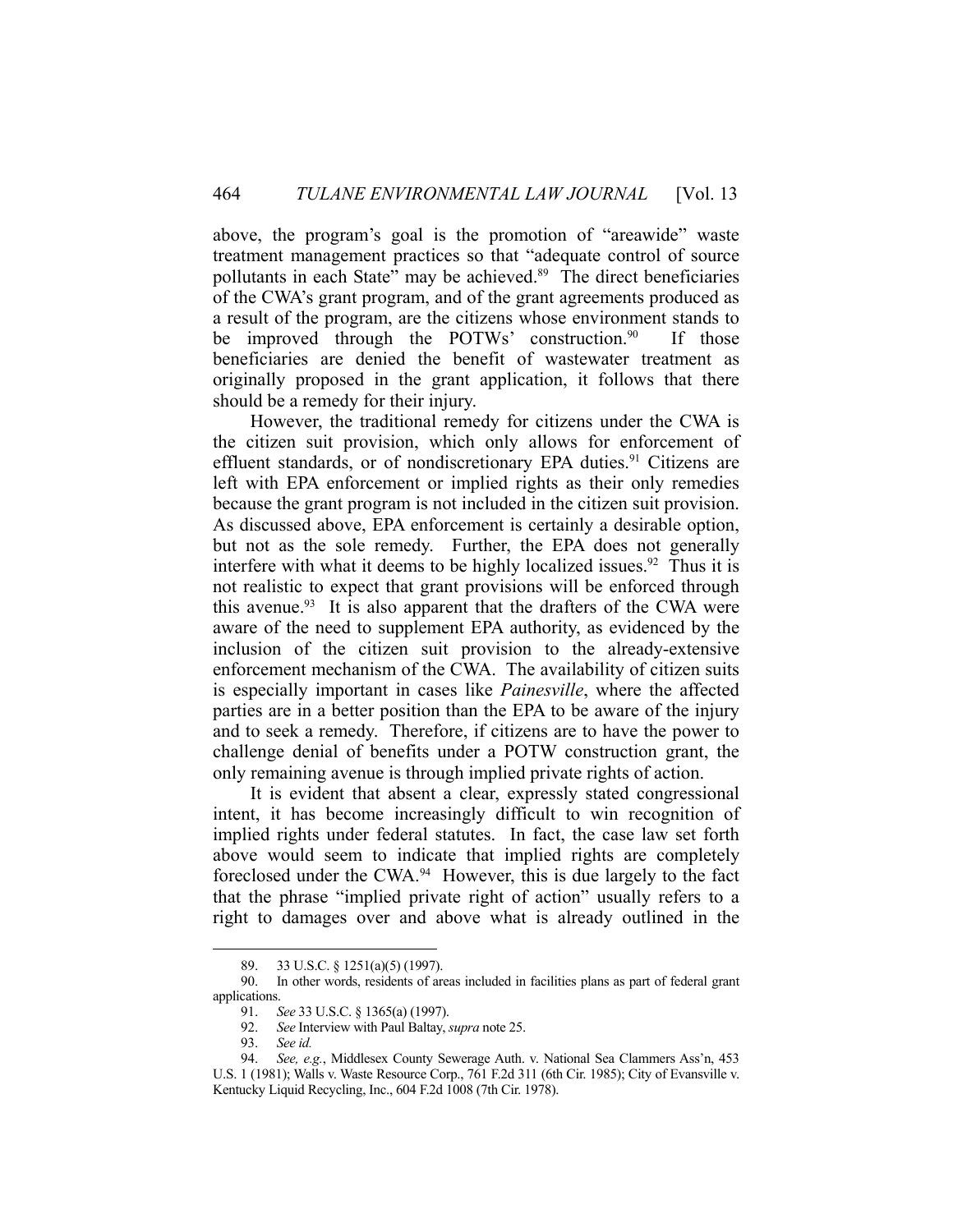statute, or a right to injunctive relief that is expressly forbidden elsewhere in the statute.<sup>95</sup> Cases like those are clearly distinguishable from *Painesville*-type cases, where the remedy sought is not private damages, but injunctive relief that is not otherwise statutorily prohibited.

 Because the suits dealing directly with implied rights under the CWA analyze private damage claims, the reasoning underlying those opinions clearly should not apply to cases like *Painesville*. The *Sea Clammers* Court was concerned principally with legislative intent and spent a great deal of time discussing congressional concerns over private suits. However, the Court's opinion illustrates that the legislative concern was not that citizen suits would be brought at all, but that citizen suits would be brought for damages.<sup>96</sup> Senator Hart's comments specifically stated that there was no fear of flooding the courts due to the citizen suit provision because the only citizens with an incentive to file suit would be those seeking injunctive relief to "protect the health and welfare of those suing and others similarly situated."<sup>97</sup> It is clear that Congress realized the need for citizen enforcement, welcomed suits meant to protect public health, and unequivocally foreclosed suits for private damages over and above what is already provided for under the applicable statute. *Painesville* at issue does not concern private monetary damages. Instead the plaintiffs seek injunctive relief within the scope of permissible suits contemplated by Senator Hart when Congress drafted the citizen suit provision. Thus, granting injunctive relief in *Painesville*-type cases would harmonize with congressional intent.<sup>98</sup>

*Sea Clammers* and its progeny have looked to the enforcement mechanisms already in place under the CWA to support the contention that if Congress had intended to grant other rights, it would have done so expressly. Since the right to sue for private damages is not expressly provided for, the courts have held that it is inappropriate to imply such a right.<sup>99</sup> For example, in *City of Evansville v. Kentucky Liquid Recycling*, the Seventh Circuit held that a private action for damages sought to remedy an illegal discharge into the Ohio River could not be sustained under the CWA. The Court held that the

 <sup>95.</sup> *See, e.g.*, *Sea Clammers*, 453 U.S. at 7; *Walls*, 761 F.2d at 314; City of Evansville v. Kentucky Liquid Recycling, Inc., 604 F.2d 1008 (7th Cir. 1979).

 <sup>96.</sup> *See Sea Clammers*, 453 U.S. at 19 n.27.

 <sup>97.</sup> *See id.* (quoting 116 CONG.REC. 33104 (1970)).

 <sup>98.</sup> *See Sea Clammers*, 453 U.S. at 18 n.27 (quoting 116 CONG. REC. 33104 (1970)) ("[I]t should be noted that the bill makes no provision for damages to the individual.").

 <sup>99.</sup> *See, e.g.*, *id.* at 15; Walls, 761 F. 2d at 314-15; Evansville, 604 F.2d at 1014.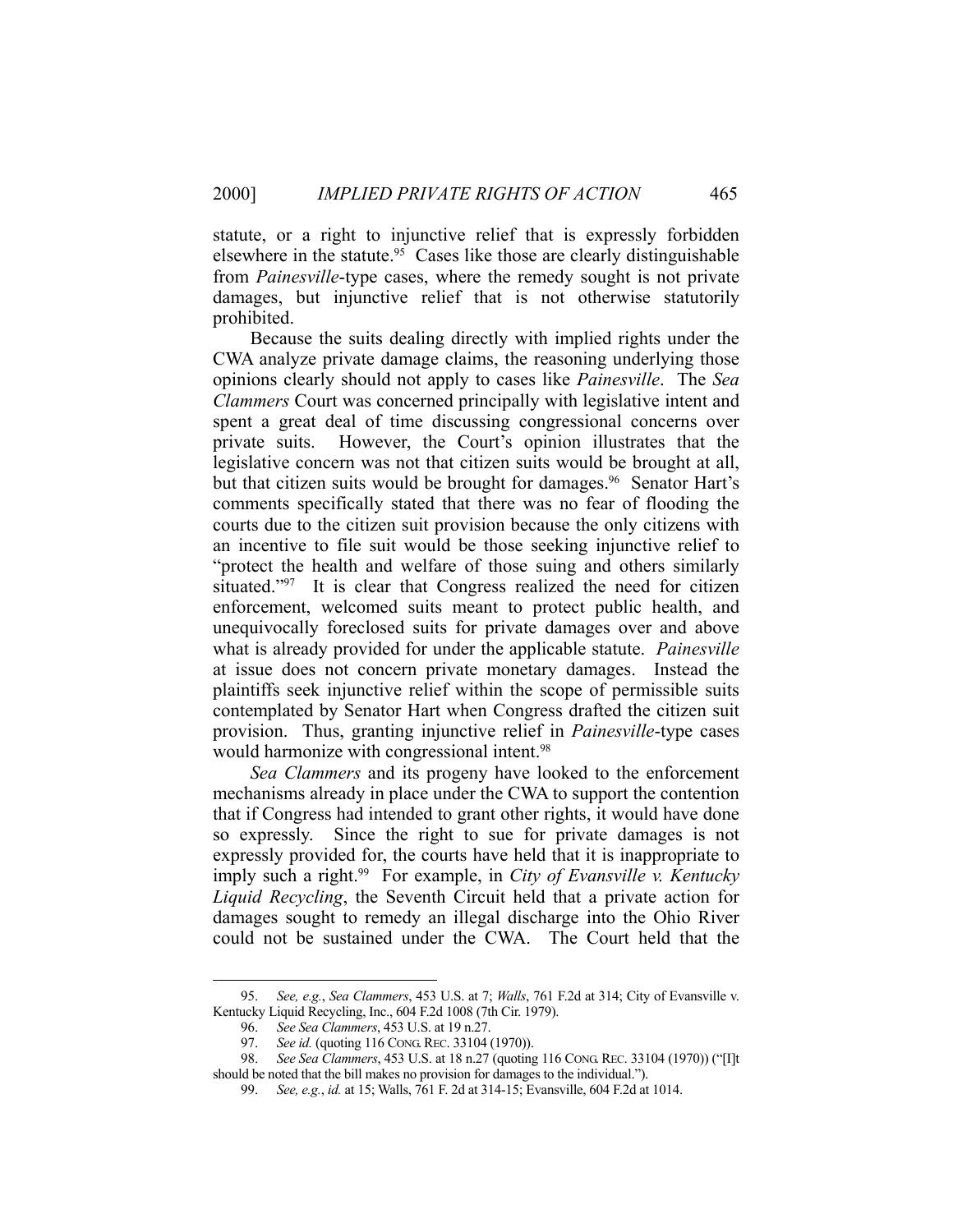CWA's enforcement mechanism provided an adequate remedy.100 The *Sea Clammers* Court came to a similar conclusion on the issue of adequate enforcement. There the Court stated:

These Acts contain unusually elaborate enforcement provisions, conferring authority to sue for this purpose both on government officials and private citizens. The [CWA], for example, authorizes the EPA Administrator to respond to violations of the Act with compliance orders and civil suits. He may seek a civil penalty of up to \$10,000 per day, and criminal penalties also are available . . . . In addition, . . . 'any interested person' may seek judicial review . . . of various actions by the Administrator, including establishment of effluent standards and issuance of permits for discharge of pollutants.101

The enforcement scheme relied upon by the courts does not apply to the POTW construction grant program. In fact, the only enforcement provision included in the grant program allows the EPA to annul grants, but even the EPA acknowledges that this power is weak and impractical.102 In contrast, citizens injured by the violation of a discharge permit, or any other form of effluent discharge, have the multitude of remedies outlined above available to them. The courts make an excellent argument against implying private rights for damages above and beyond the provisions of the statute, but that argument does not apply to suits for injunctive relief under the POTW grant program. If there is no detailed enforcement mechanism under the grant program as there is for effluent limitations, then granting an implied right to injunctive relief would not circumvent the other provisions of the CWA, thus eliminating this major concern of the courts.

 Yet another of courts' concerns in the general jurisprudence of implied rights is that certain factors be fulfilled before rights will be implied. The *Cort* factors, as set out in the background section of this comment, are still present in one form or another, and whether or not the analysis is labeled as such, most courts go through the process of asking *Cort*'s four questions.<sup>103</sup> The recent trend has been to

 <sup>100.</sup> *See Evansville*, 604 F.2d at 1016.

 <sup>101.</sup> *Sea Clammers*, 453 U.S. at 13 (citations omitted).

 <sup>102.</sup> *See* Interview with Paul Baltay, *supra* note 25.

 <sup>103.</sup> The *Cort* test asks, "First, is the plaintiff 'one of the class for whose *especial* benefit the statute was enacted,' that is, does the statute create a federal right in favor of the plaintiff? Second, is there any indication of legislative intent, explicit or implicit, either to create such a remedy or to deny one? Third, is it consistent with the underlying purposes of the legislative scheme to imply such a remedy for the plaintiff? And finally, is the cause of action one traditionally relegated to state law, in an area basically the concern of the States, so that it would be inappropriate to infer a cause of action based solely on federal law?" Cort v. Ash, 422 U.S. 66, 78 (1975) (citations omitted).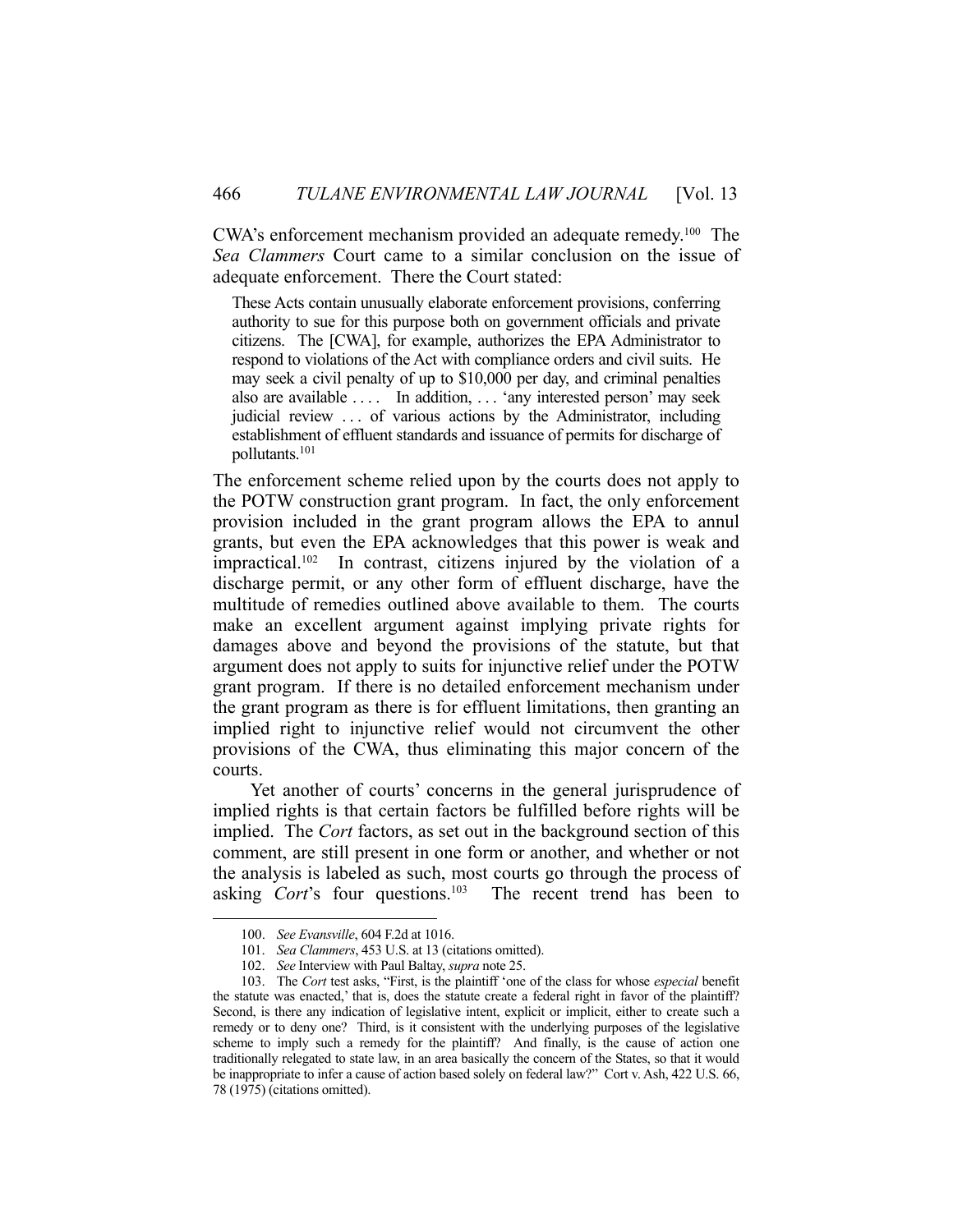emphasize the analysis of legislative intent. Because *Painesville*-type cases satisfy all four prongs of the *Cort* test, the emphasis placed upon one factor or another is irrelevant.

 The application of the *Cort* test to the Painesville case would ask whether the plaintiffs at issue are members of a class that the CWA was intended to protect.<sup>104</sup> The CWA was intended to protect the environment, for the benefit and enjoyment of all citizens, as evidenced by the CWA's statements of purpose and its emphasis on public participation.<sup>105</sup> The residents of Painesville township clearly belong to the public sector, for whom the benefits of the CWA were intended. Specifically, the residents of Painesville township are members of a smaller group of people that were the beneficiaries of the CWA's POTW grant provisions. In all respects, Painesville township residents and others similarly situated are the intended recipients of the benefits of the CWA.

 The second and third *Cort* factors concern legislative intent and ask whether the implied right would be consistent with the legislative scheme. For the reasons set forth more fully above, it is clear that Congress was concerned that citizen suit provisions be limited and not permit a plaintiff's monetary gain. Permitting injunctive relief does not fall within this limitation, which was clearly meant to preclude private damages because injunctive relief would be undertaken for the benefit of the environment and of the public at large. In fact, permitting injunctive relief in *Painesville*-type cases would actually further the statutory purpose of promoting areawide waste further the statutory purpose of management through federal grants. Not only does the CWA itself set forth a national policy of promoting areawide waste management, but EPA regulations for the grant program emphasize the importance of developing detailed facilities plans and service area boundaries in order to ensure that areawide waste management occurs in the most cost-effective and environmentally sound manner possible.106 Approving grants based on a wide wastewater treatment area, but then

 <sup>104.</sup> *See id.*

 <sup>105.</sup> *See* 33 U.S.C. § 1251(a) (1997) ("The objective of this chapter is to restore and maintain the chemical, physical, and biological integrity of the Nation's waters."); *see also* 33 U.S.C. § 1251(e) ("Public participation in the development, revision, and enforcement of any regulation, standard, effluent limitation, plan, or program established by the Administrator or any State under this chapter shall be provided for, encouraged, and assisted by the Administrator and the States.").

 <sup>106.</sup> *See* 33 U.S.C. § 1251(a)(5) (1997) ("[I]t is the national policy that areawide waste treatment management planning processes be developed and implemented to assure adequate control of sources of pollutants in each State."); 40 C.F.R. § 35.917-2(a) (2000) (delineating the requirements of facilities plans, including project boundaries and scope).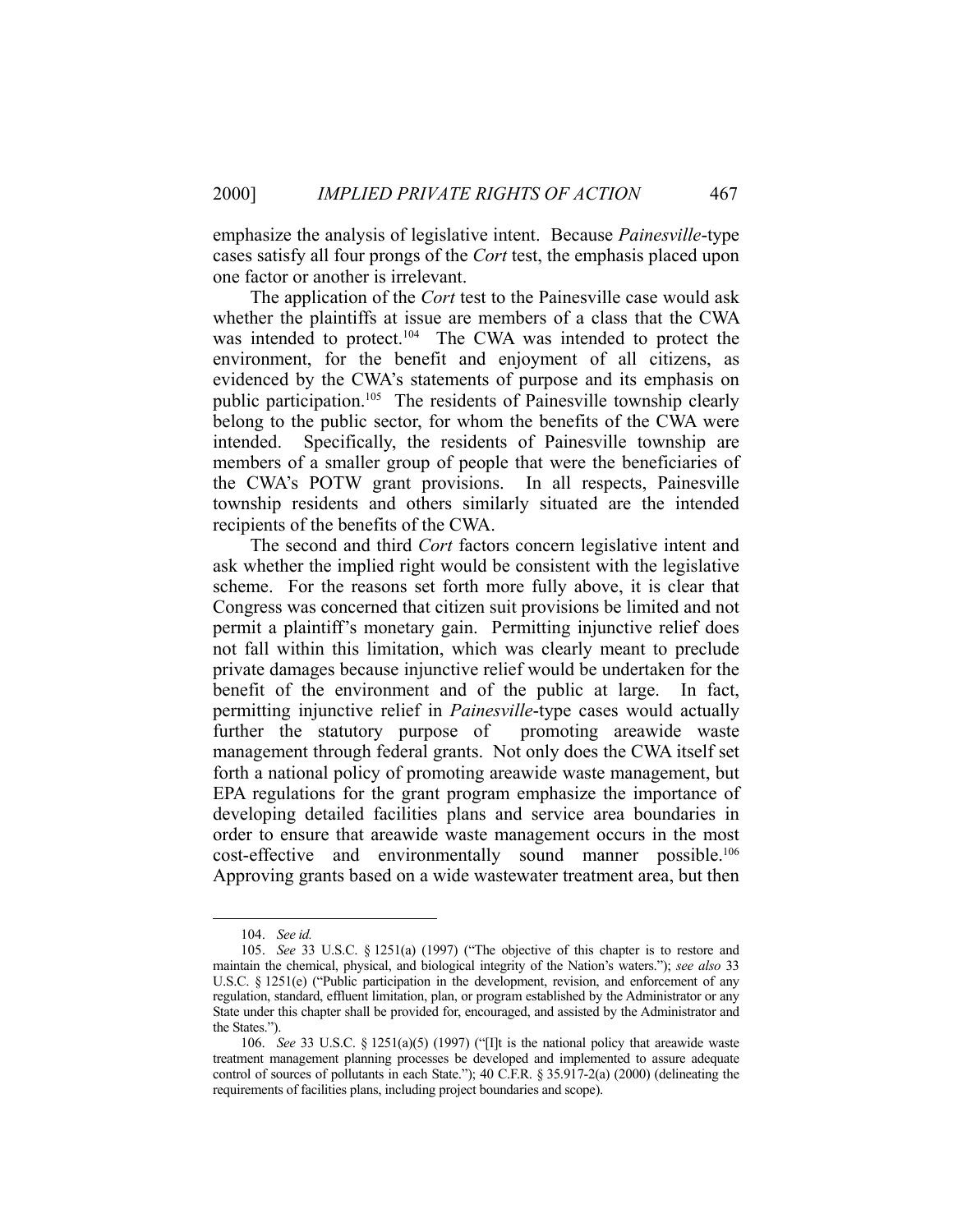narrowing the scope of service to only city residents contravenes the goal of areawide waste management. As the Supreme Court noted in *Cannon v. University of Chicago*, when the cause of action or remedy "is necessary or at least helpful to the accomplishment of the statutory purpose, the Court is decidedly receptive to its implication under the statute."107 In *Painesville*, enforcement of the grant agreements directly accomplishes the statutory goal of areawide waste management.

 Finally, the *Cort* test asks whether implying the right would infringe upon an area traditionally left to state law. Some would argue that the issue in *Painesville* is simply about annexation, which is traditionally a state law problem. It does seem that there are a great number of annexation considerations in the *Painesville* dispute, but they are brought on solely by the violator of the POTW grant. The fact remains that Painesville township residents are attempting to enforce the provisions of a federal grant. Asking whether a city should be permitted to apply for a federal grant, then to disregard its terms, is not a question of state law.

 Apart from the *Cort* test, from a public policy perspective, it is less efficient for the EPA to bear the sole enforcement burden. Injured citizens may respond more promptly to the denial of access to wastewater treatment. The EPA may have the authority to enforce the CWA, but that authority is only as strong as its authority to enforce effluent limitations, and is not likely to be utilized.<sup>108</sup> Thus, if private citizens are not permitted to enforce POTW grant provisions, and the EPA cannot or will not, what is left to hold cities to their agreements besides implied private rights of action? The EPA shares the burden of enforcing effluent limitations with private citizens, so there is no reason why citizen suits for injunctive relief should be denied in *Painesville*-type cases.

 It has been the goal of this comment to show that reliance upon *Sea Clammers* and its progeny should be limited to suits for private damages. Doing so would still preclude damage claims under statutes for which there are already comprehensive equitable remedies, while permitting injunctive relief to those for whom there is no other option. The legal arguments in the context of the CWA are equally pertinent to the grant provisions of the CAA and RCRA and would produce results equally beneficial to the environment.

 <sup>107. 441</sup> U.S. 677, 703 (1979); *see also Cort v. Ash*, 422 U.S. 66, 84 (1975) (where the Court also declined to imply a right based on the fact that it "would not aid the primary congressional goal").

 <sup>108.</sup> *See* Interview with Paul Baltay, *supra* note 25.